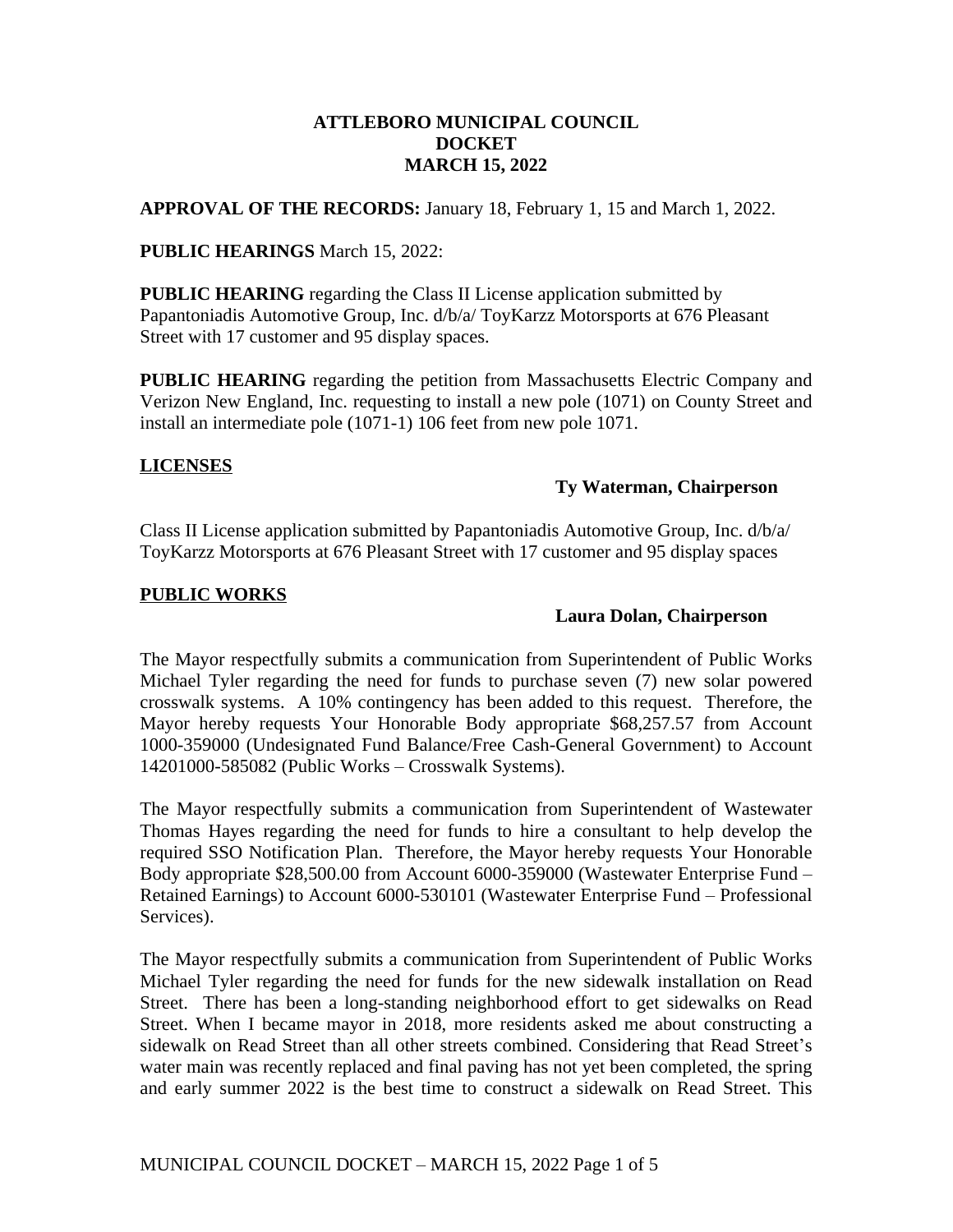sidewalk would run from Kensington Road to West Street. People are walking now more than ever in recent history for healthy bodies and healthy minds. A sidewalk on Read Street will allow for children to safely stand on the side of the road to wait for a school bus, for new parents to walk with a baby stroller, families with dogs a place to safely walk a dog, or for anyone to walk for health. The sidewalk also protects private property from erosion and snowplow damage. There is no downside to constructing a sidewalk. The people of the community will benefit from it. The city does not seek to supplement costs by adding a betterment fee to sidewalk repairs or construction using CH90 in other neighborhoods; we would not do this here either using this funding means.

This sidewalk installation is part of a larger planned effort to connect different parts of the city. For example, Bishop Street (next year) and Maple Street (last year) are being connected with Park Street sidewalk repairs (this year and last year). Mendon Road sidewalk installation was connected with Brown Street (the last two years) and Mendon Road is going to be connected with Robinson Ave (this year and next).

This plan is vastly expanding the walkability of several heavily populated neighborhoods. The plan also calls for replacing and repairing various existing sidewalks throughout the city, far more than can be accommodated in any one year.

Therefore, the Mayor hereby requests Your Honorable Body appropriate \$1,097,000.00 from Account 1000-359000 (Undesignated Fund Balance/Free Cash-General Government) to Fund 3563 Sidewalk Construction Read Street. (Copies in our packets)

# **FINANCE COMMITTEE**

# **Richard Conti, Chairperson**

The Mayor respectfully submits a communication from City Treasurer Laura Gignac regarding the need for funds to pay the Medtax for non-school and non-enterprise employees. A review of the Medtax account reveals that additional funding will be required to cover the anticipated expenses for the remainder of FY2022. Therefore, the Mayor hereby requests Your Honorable Body appropriate \$30,000.00 from Account 1000-359000 (Undesignated Fund Balance/Free Cash-General Government) to Account 11451000-517240 (Treasurer-Medicare Tax). (Copies in your packets)

The Mayor respectfully submits a communication from City Clerk Kathleen Jackson regarding the need for funds for the MA City Clerk's Association dues. Therefore, the Mayor hereby requests Your Honorable Body transfer \$50.00 from Account 11611000- 542010 (Clerk – Supplies Office) to Account 11611000-573010 (Clerk – Dues).

# **TRAFFIC AND TRANSPORTATION**

#### **Kelly Bennett, Chairperson**

That Section 10-4.18 of the Ordinances be amended to establish a process for the removal and modification of permanent speed humps. (New Business)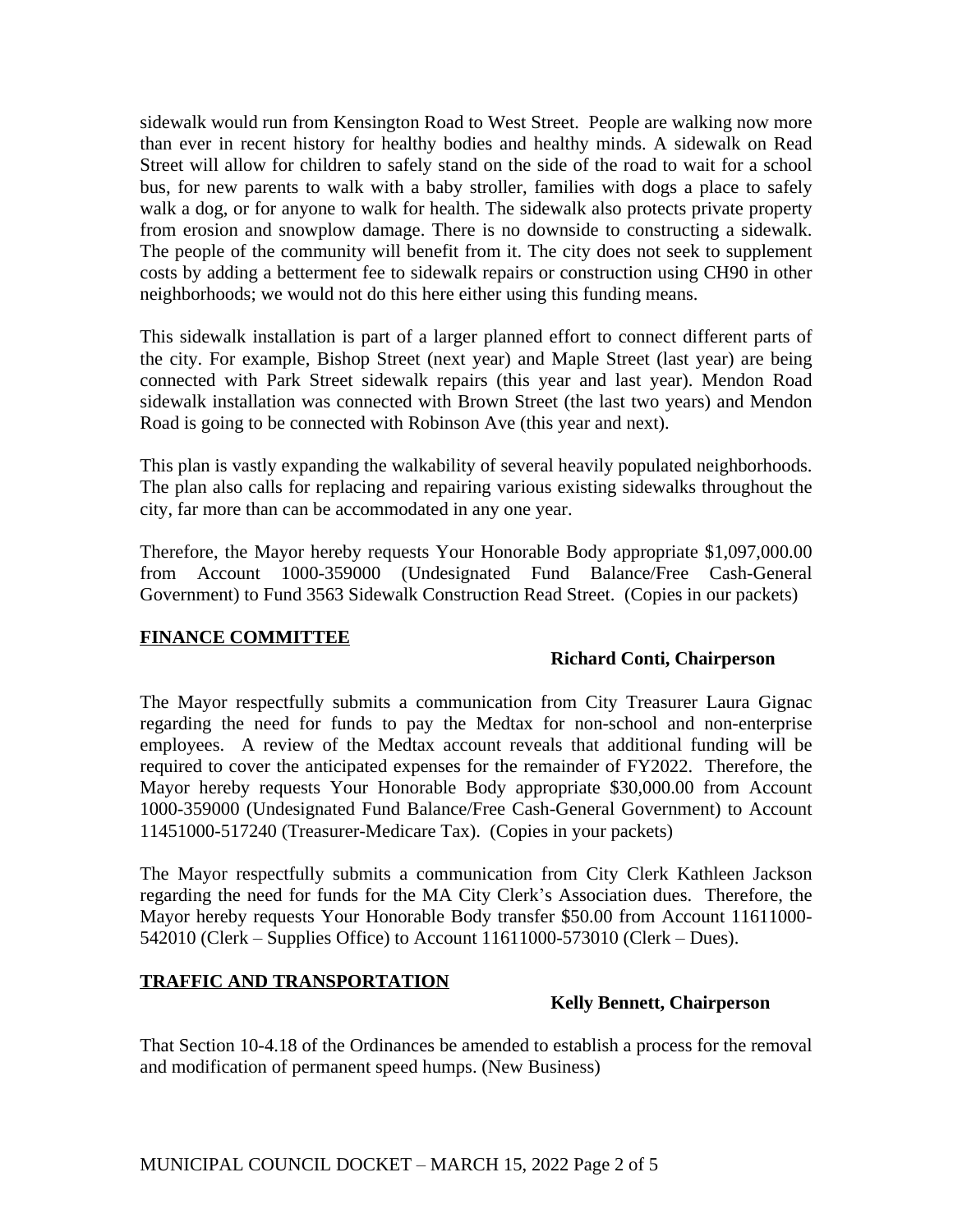That Section 10-4.18 be amended as provided below to establish a process for the removal and modification of permanent speed humps.

Proposed amendments to Section 10-4.18 of the Revised Ordinances

Move existing section D "Effective Date" to new section E.

Place the following language in section D:

D. Removal or modification of permanent speed hump(s):

After consultation with the Chief of Police, the Fire Chief, and the Superintendent of the Department of Public Works the Municipal Council may cause an existing permanent speed hump(s) to be removed or modified in the following circumstances:

1. A written petition signed by 75% or more of the residents and/or property owners living on the affected street submitted to the Council no less than two (2) years after the installation of said speed hump(s); or

2. A determination from the Chief of Police, Fire Chief, and the Superintendent of Public Works that:

i. the speed humps have proven ineffective in resolving the speeding or traffic problems in the area; or

ii. the speed humps have caused the diversion of significant amounts of traffic to neighboring streets, thereby creating a traffic, or speeding problem thereon; or

iii. the speed humps have otherwise become an inappropriate

or unsafe means of calming traffic.

# **IT & INFRASTRUCTURE COMMITTEE**

#### **Todd Kobus, Chairperson**

The Mayor respectfully submits a communication from Chief Assessor Julie Hobson regarding the need for funds to complete the appraisal process of additional telecommunication equipment within the City. Therefore, the Mayor hereby requests Your Honorable Body transfer \$1,870.00 from Account 11241000-578300 (City Wide – Reserve Fund for Transfer) to Account 11411000-530102 (Assessor – Appraisal Services). Upon approval, the available balance in Reserve Fund for Transfer, to include any pending requests, will be \$3,705.68.

# **ZONING AND LAND USE**

#### **Diana Holmes, Chairperson**

The Mayor hereby requests Your Honorable Body to schedule a public hearing pursuant to §16–2.2 of the REVISED ORDINANCES OF THE CITY OF ATTLEBORO, as amended, to layout Ashden Court as a public way (length of 1,102.67 feet, from STA 0+00 to STA 11+02.67) and accept said way and any related drainage, water or sewer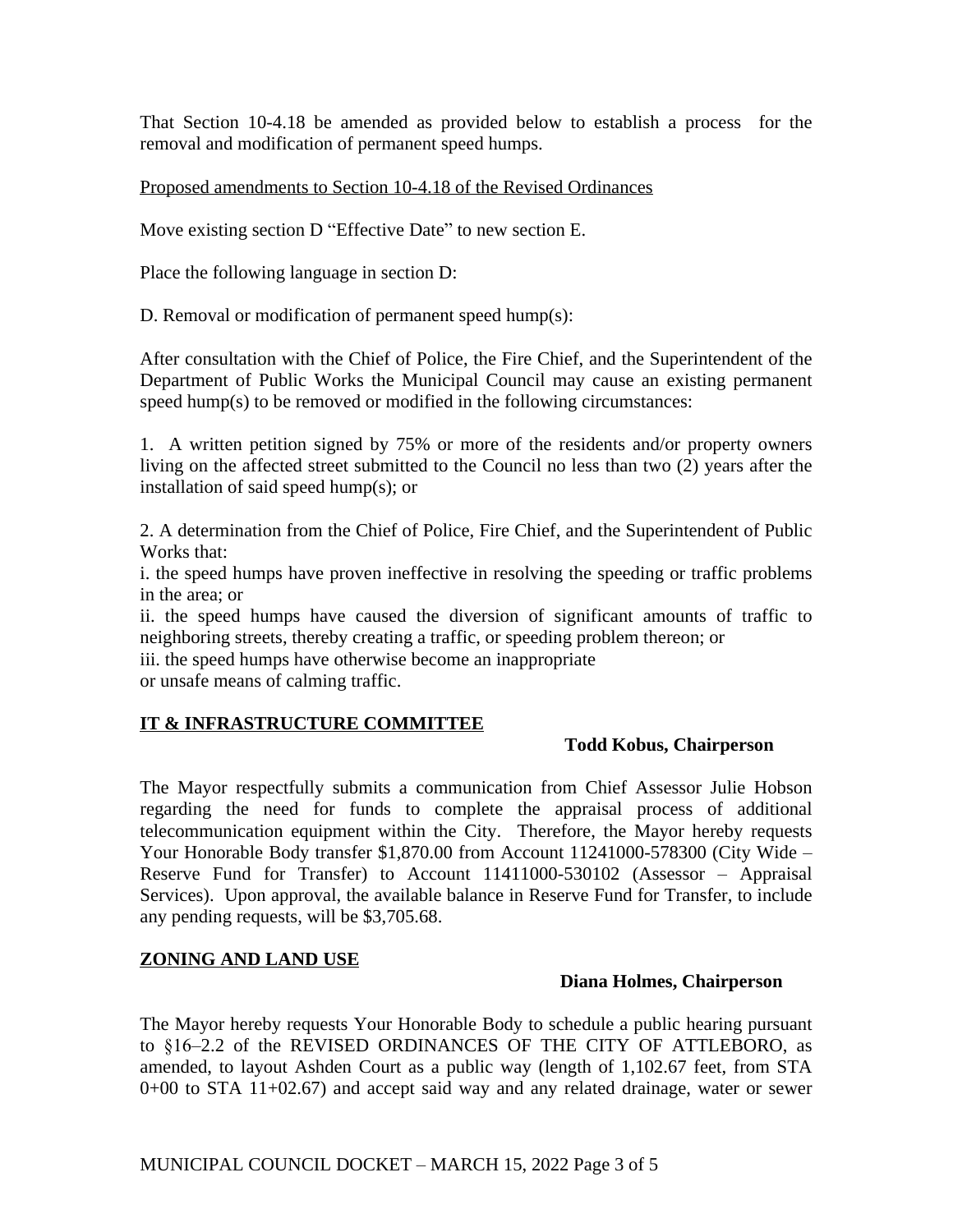facilities or easements, all as shown on a plan and profile entitled "ROAD ACCEPTANCE PLAN OF ASHDEN COURT", dated December 16, 2020, revised through January 27, 2021, prepared by Byron J. Andrews, R.L.S, and David A. Russo, R.P.E., which plan and profile have been deemed satisfactory to the Superintendent of Public Works. Enclosed please find the necessary documents. (PH April 5, 2022)

#### **CITY PROPERTY AND CLAIMS**

#### **Sara-Lynn Reynolds, Chairperson**

The Mayor respectfully submits a communication from City Treasurer Laura Gignac regarding the need for funds to purchase five new office chairs for the Treasurer's Office. Therefore, the Mayor hereby requests Your Honorable Body transfer \$1,100.00 from Account 11451000-532015 (Treasurer – Staff Development) to Account 11451000- 542010 (Treasurer – Office Supplies).

#### **PERSONNEL, VETERANS AND HUMAN SERVICES**

#### **Michael Angelo, Chairperson**

The Mayor respectfully submits for confirmation by Your Honorable Body the following reappointments for the positions and for the terms as indicated:

| <b>Name</b>          | Appointment                                    | <u>Term</u> | <b>Expires</b> |
|----------------------|------------------------------------------------|-------------|----------------|
| Jo-Ann Vaughn        | Attleboro Housing Authority-Tennant Rep 5 Year |             | February 2027  |
| <b>Shannon Benay</b> | <b>Planning Board</b>                          | 5 Year      | February 2027  |

The Mayor respectfully submits for confirmation by Your Honorable Body the appointment of Alexis Karagounis, 61 Steeple Chase Circle, Unit 3, to fill an unexpired term on the Conservation Commission. Term to expire February 2023.

Request to confirm the appointments of Mayor Paul Heroux and Council President James DiLisio as representatives of the City on the Sturdy Memorial Hospital Board of Managers. Term to expire February 2024. (Appointment done every two years)

The Mayor respectfully submits for confirmation by Your Honorable Body the reappointment of Julie Hobson, 84 Barrows Street, North Attleboro, MA to the position of Chief Assessor, as recommended by the Board of Assessors, for a term of three years. Term to expire February 2025. (Copies in your packets)

The Mayor respectfully submits for confirmation by Your Honorable Body the appointment of Jason Allard, 7 Nick Rock Road, to fill an expired term on the Municipal Building Commission. Term to expire February 2025. (Copies in your packets)

The Mayor respectfully submits for confirmation by Your Honorable Body the appointment of Christopher Leone, 34 Constitution Avenue, to fill an expired term on the Conservation Commission. Term to expire February 2025.